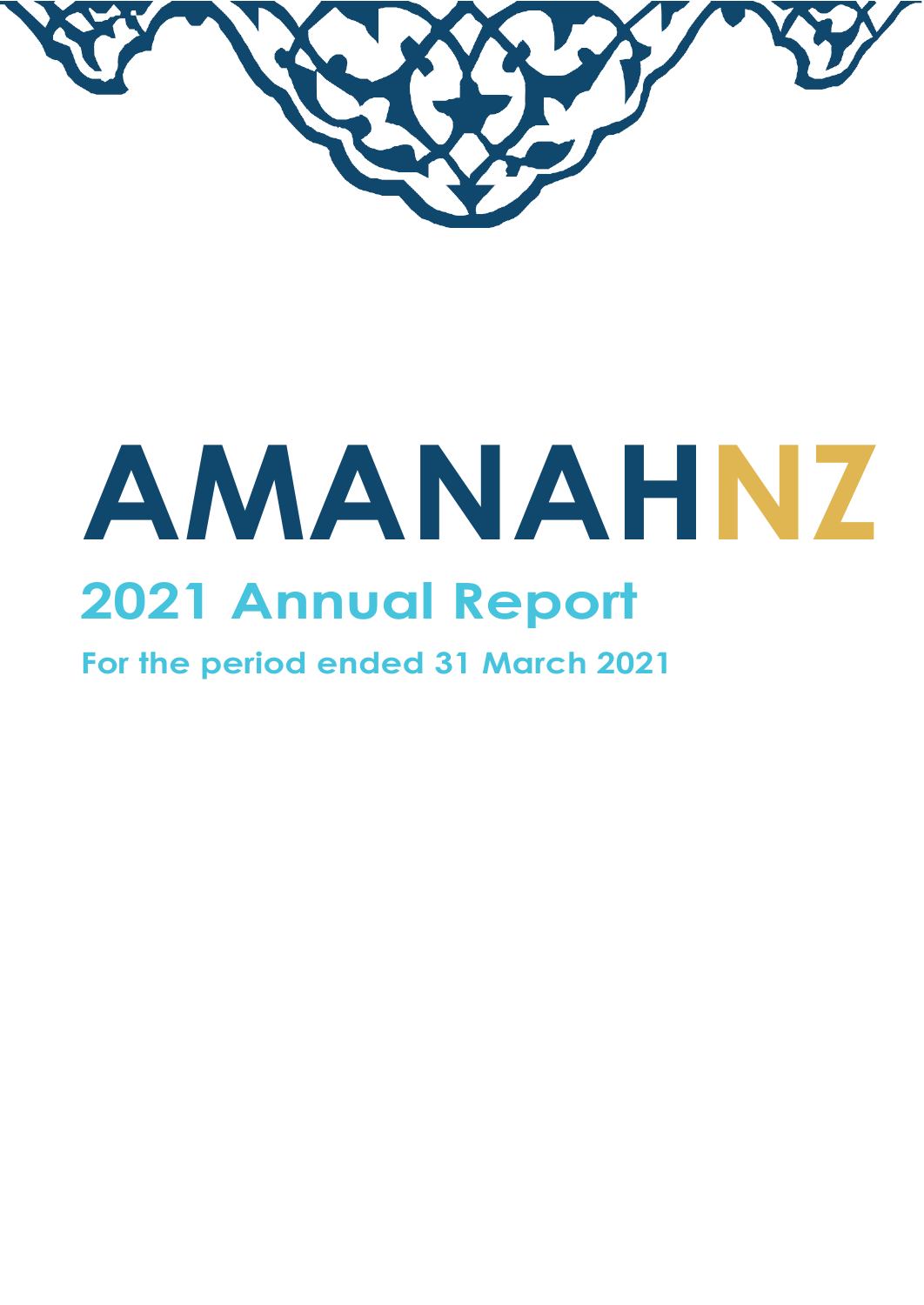## **Details of Scheme**

AmanahNZ (the "Scheme") invests in the stocks of up to 50 corporations which are compliant with the Scheme's ethical and Shari'ah compliant investment mandate (Halal) or cash (US dollars). The corporations may be domiciled internationally but must be listed on the NYSE, NYSE MKT LLC or main board NASDAQ. The Scheme's units are US dollar denominated. The annual report for the Scheme covers the period 1 April 2020 to 31 March 2021.

- $\triangleright$  The Scheme is a registered managed investment scheme.
- $\triangleright$  The Manager of the Scheme is Amanah Trust Management (NZ) Limited.
- For more information about our Ethical Advisory Board, investment philosophy and historical investment returns please refer to our website [www.amanahnz.com.](http://www.amanahnz.com/)
- The Supervisor of the Scheme is Trustees Executors Limited (the "Supervisor").
- The current product disclosure statement (the "PDS") for the Scheme is 10 June 2020. The PDS is open for applications and available at [www.amanahnz.com/invest-with](http://www.amanahnz.com/invest-with-amanahnz)[amanahnz](http://www.amanahnz.com/invest-with-amanahnz)
- The current SIPO (the "SIPO") for the Scheme is 12 November 2020. The SIPO is open for applications and available at [www.amanahnz.com/invest-with-amanahnz](http://www.amanahnz.com/invest-with-amanahnz)
- Quarterly fund updates for the Fund are available to 30 June 2021 at [www.amanahnz.com/documents.](http://www.amanahnz.com/documents)
- $\triangleright$  The 31 March 2021 financial statements and auditor's report for the Scheme have been registered under the Financial Markets Conduct Act 2013 and are available at [www.amanahnz.com/documents.](http://www.amanahnz.com/documents)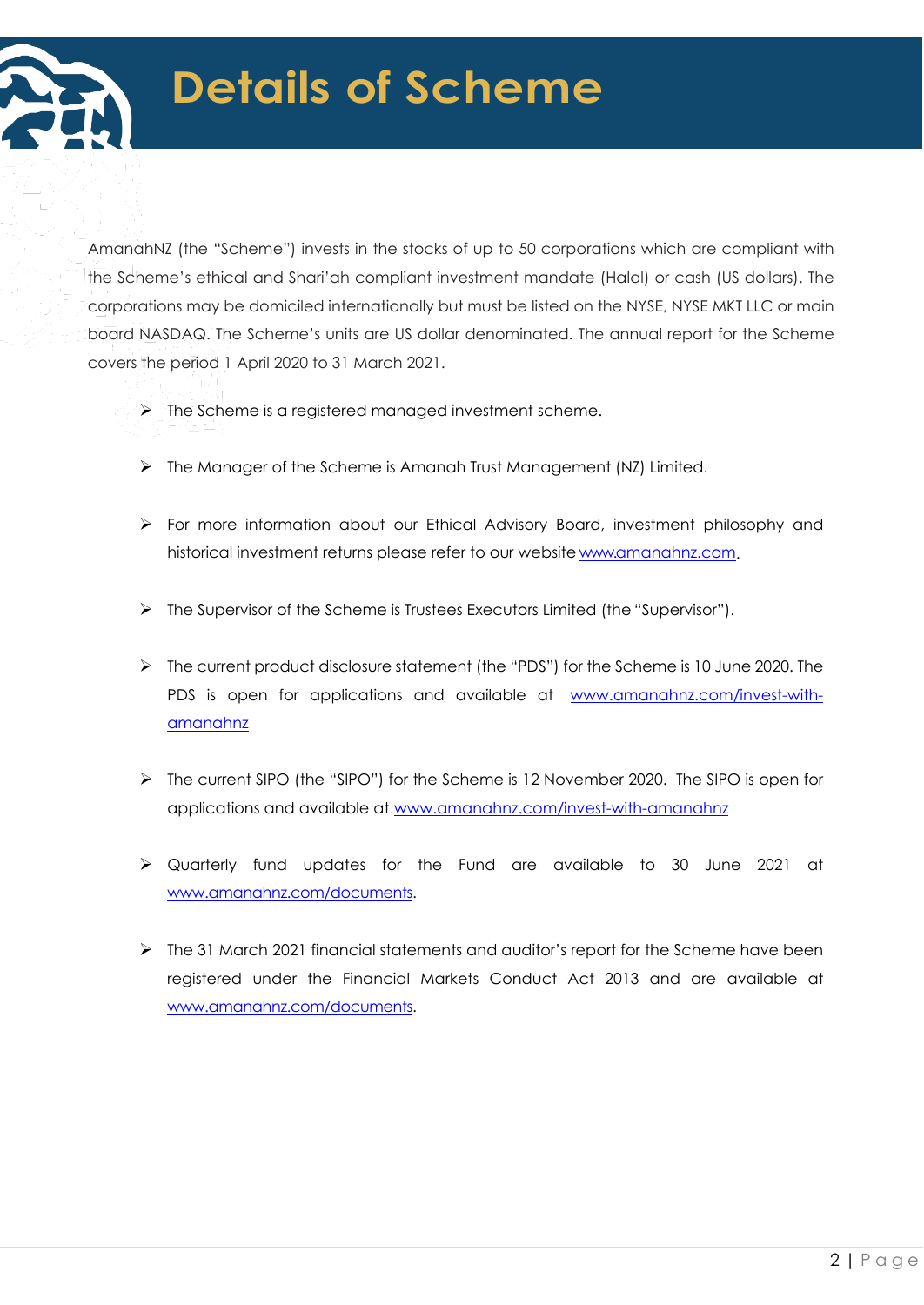

## **AMANAHNZ AT A GLANCE**

(as at 31 March 21)

**CLIENTS** 194

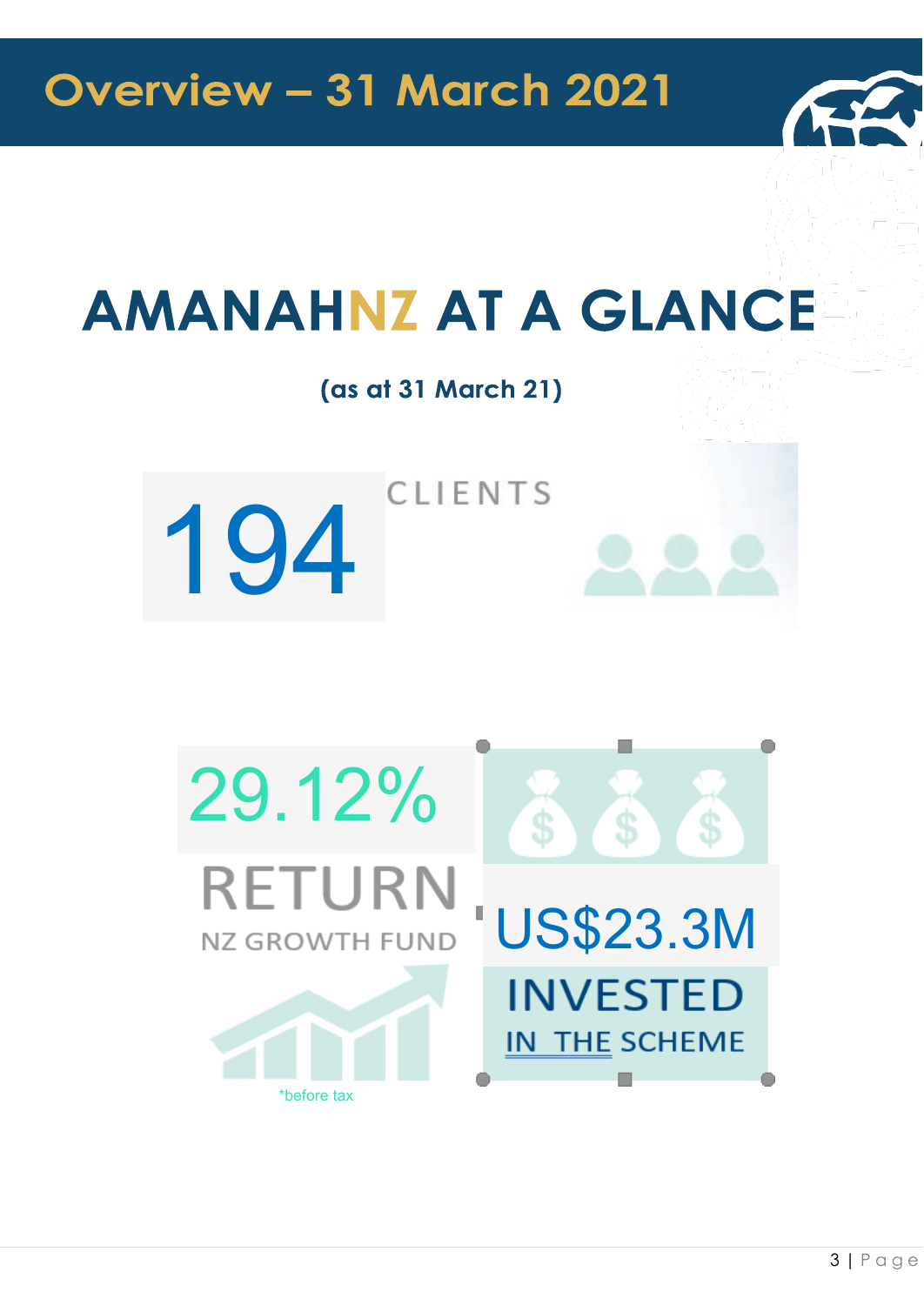

#### **UNITS ON ISSUE**

The table below shows the number of units on issue for the fund at the start and end of the year.

| Fund name | Number of units on issue at | Number of units on issue at |  |
|-----------|-----------------------------|-----------------------------|--|
|           | 31 March 2020               | 31 March 2021               |  |
| AmanahNZ  | 2,601,331                   | 3,297,396                   |  |

#### FUNDS UNDER MANAGEMENT

The table below shows the funds under management for the Fund at the start and end of the year.

| Fund name | Funds under management at | Funds under management at |  |
|-----------|---------------------------|---------------------------|--|
|           | 31 March 2020             | 31 March 2021             |  |
| AmanahNZ  | US\$14,207,953            | US\$23,254,633            |  |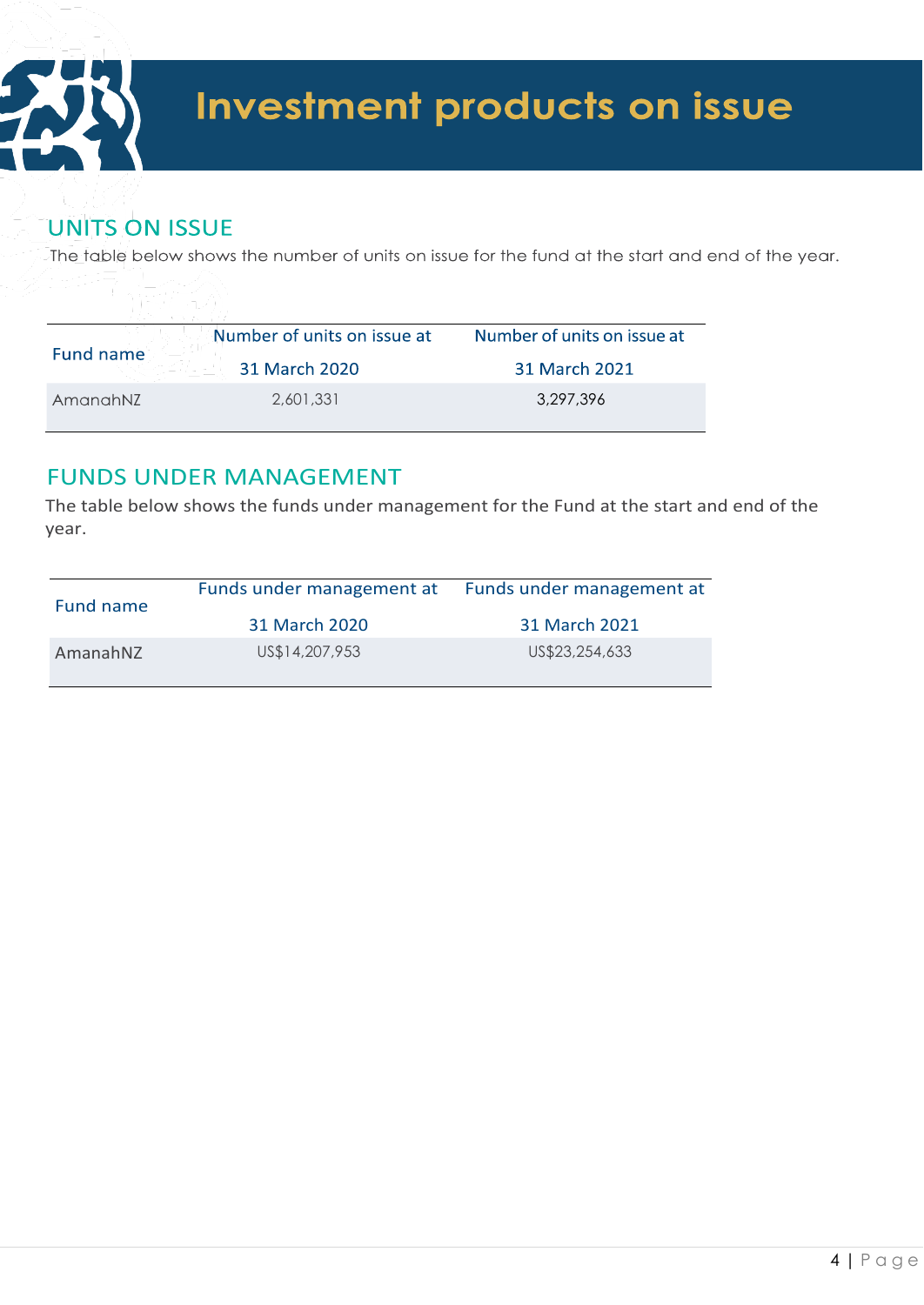## **Changes Relating To The Scheme**

The following is a summary of material changes relating to the Scheme that were made during the year ended 31 March 2021:

#### **Governing document**

There were no changes to the governing document for the Scheme.

#### **The terms of offer of interest in the Scheme**

There were no changes to the terms of the offer for the Scheme.

#### **The Statement of Investment Policy and Objectives (SIPO)**

The SIPO for the Scheme was updated on 22 June 2020.

#### **Related party transactions**

The only related party transaction are related parties investing in the Fund. The material transaction is the investment by Amanah KiwiSaver Plan with the Fund. No investment made by the Fund can be to related parties.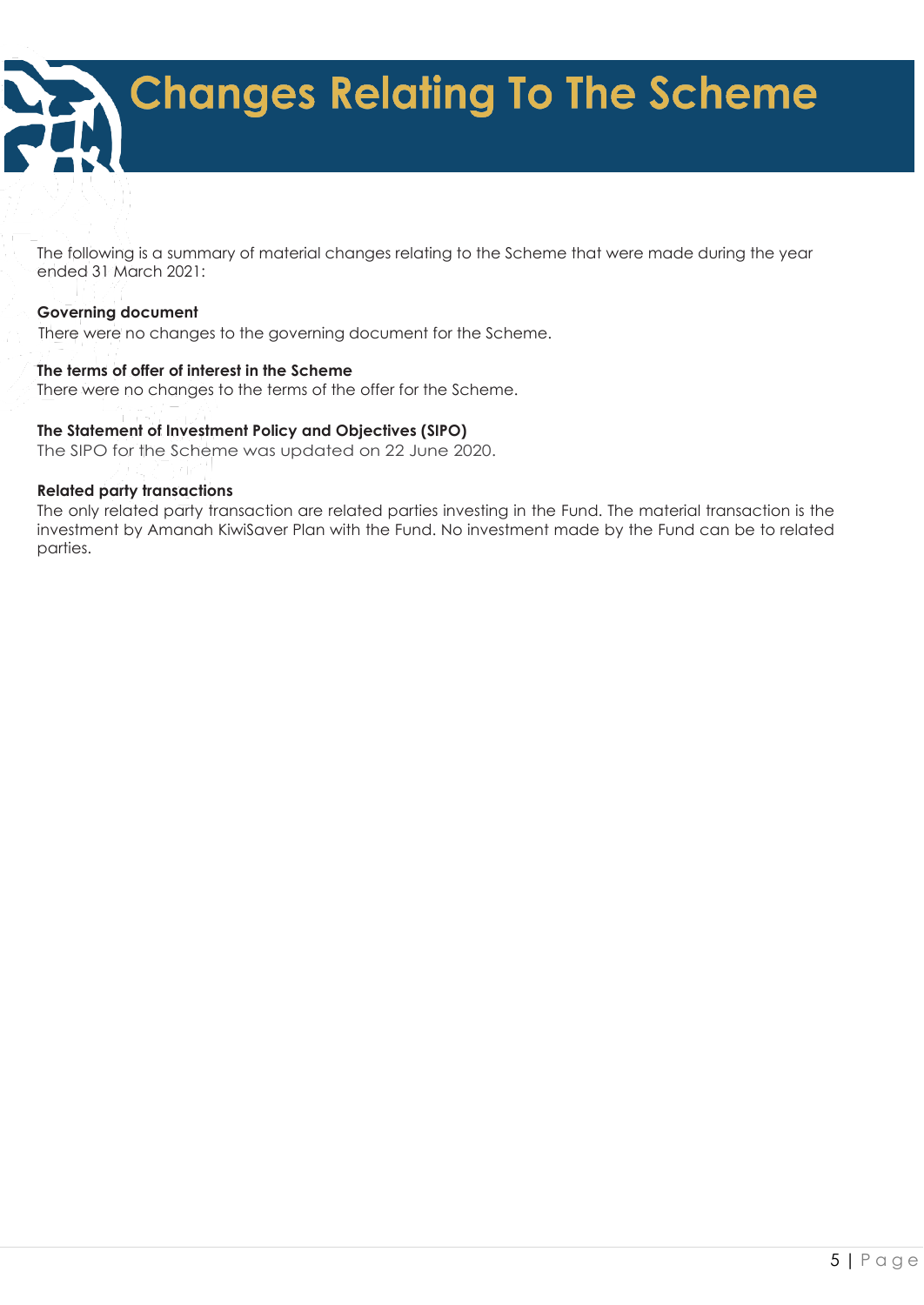### Other information - investment performance

The investment performance of the Fund for the year ended 31 March 2021 was:

| <b>Fund Name</b> | 31/03/2020<br><b>Unit Price</b><br>US\$ | 31/03/2021<br><b>Unit Price</b><br>US\$ | Return <sup>1</sup><br>% |
|------------------|-----------------------------------------|-----------------------------------------|--------------------------|
| AmanahNZ         | 5.4618                                  | 7.0524                                  | 29.12                    |

**1 Returns and % performance are in USD. Returns are before tax and after fees and are calculated based on the change in unit price over the period. Past performance is not indicative of future performance. Returns are not guaranteed by any person. Members should refer to [www.amanahnz.com](http://www.amanahnz.com/) for the current unit price for the Fund and longer-term investment returns.**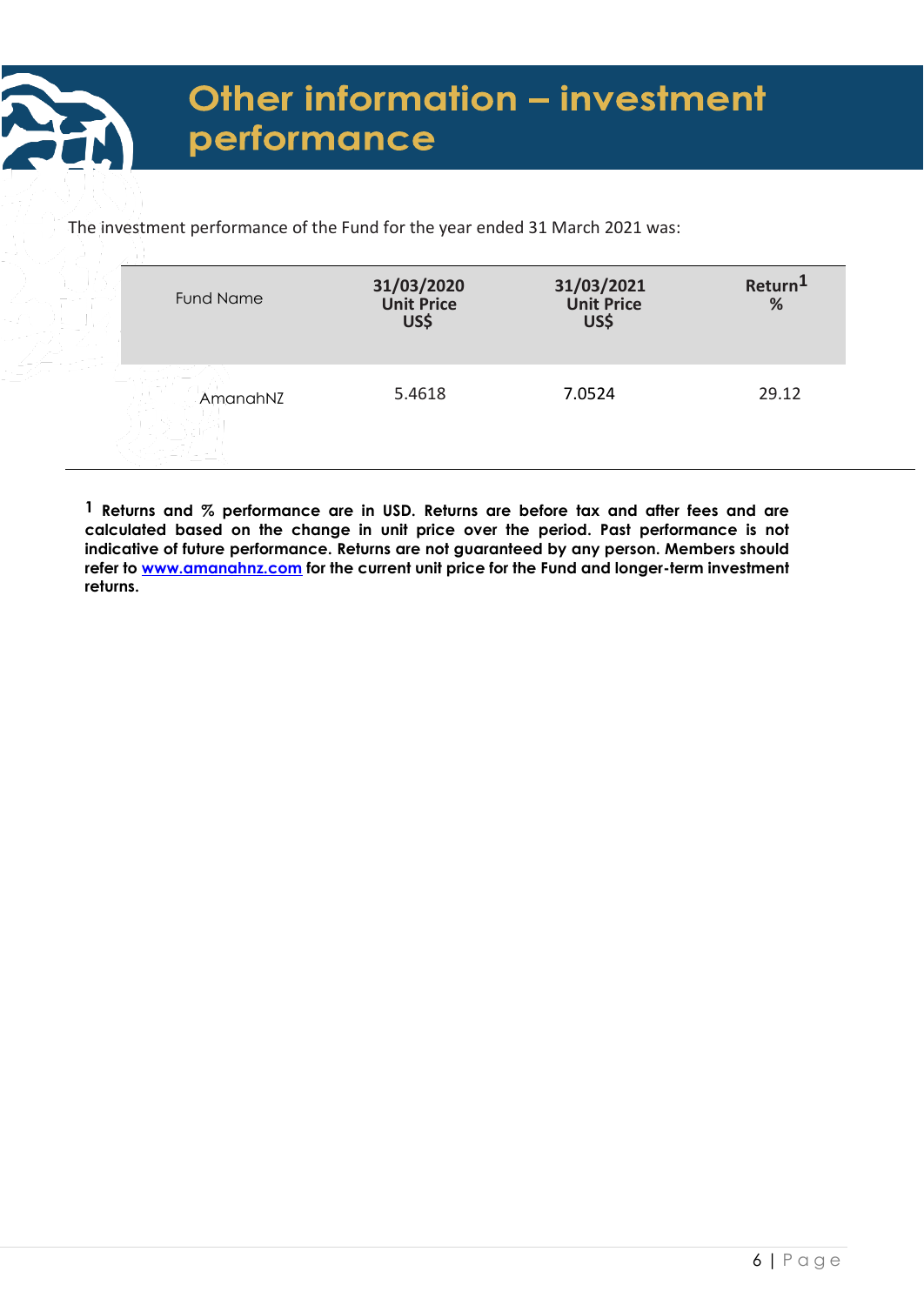## **Changes to persons involved in Scheme**

#### DIRECTORS OF THE MANAGER – AMANAH TRUST MANAGEMENT (NZ) LIMITED

The following changes to Directors occurred during the year 1 April 2020 to 31 March 2021:

- 1. Brian Henry resigned as a Director on 30 September 2020.
- 2. Dr Anwar Ghani was appointed as a Director on 1 October 2020.
- 3. Claude Oberto resigned as a Director on 15 March 2021.
- 4. Dennis Gates was appointed as a Director on 16 March 2021.

#### KEY PERSONNEL OF THE MANAGER – AMANAH TRUST MANAGEMENT (NZ) LIMITED

The following changes to Key Personnel of the Manager occurred during the year 1 April 2020 to 31 March 2021:

- 1. Sandra Clark was appointed Chief Executive Officer on 30 September 2020.
- 2. Brian Henry was appointed to the Management Committee, which replaced the Executive Committee on 16 March 2021.
- 3. Dennis Gates was appointed to the Management Committee on 16 March 2021.
- 4. Sandra Clark was appointed to the Management Committee on 16 March 2021.

#### DIRECTORS OF THE SUPERVISOR – TRUSTEES EXECUTORS LIMITED

The following changes to Trustees Executors Limited Directors occurred during the year 1 April 2020 to 31 March 2021:

1. Richard Klipin was appointed as a Director on 1 May 2020.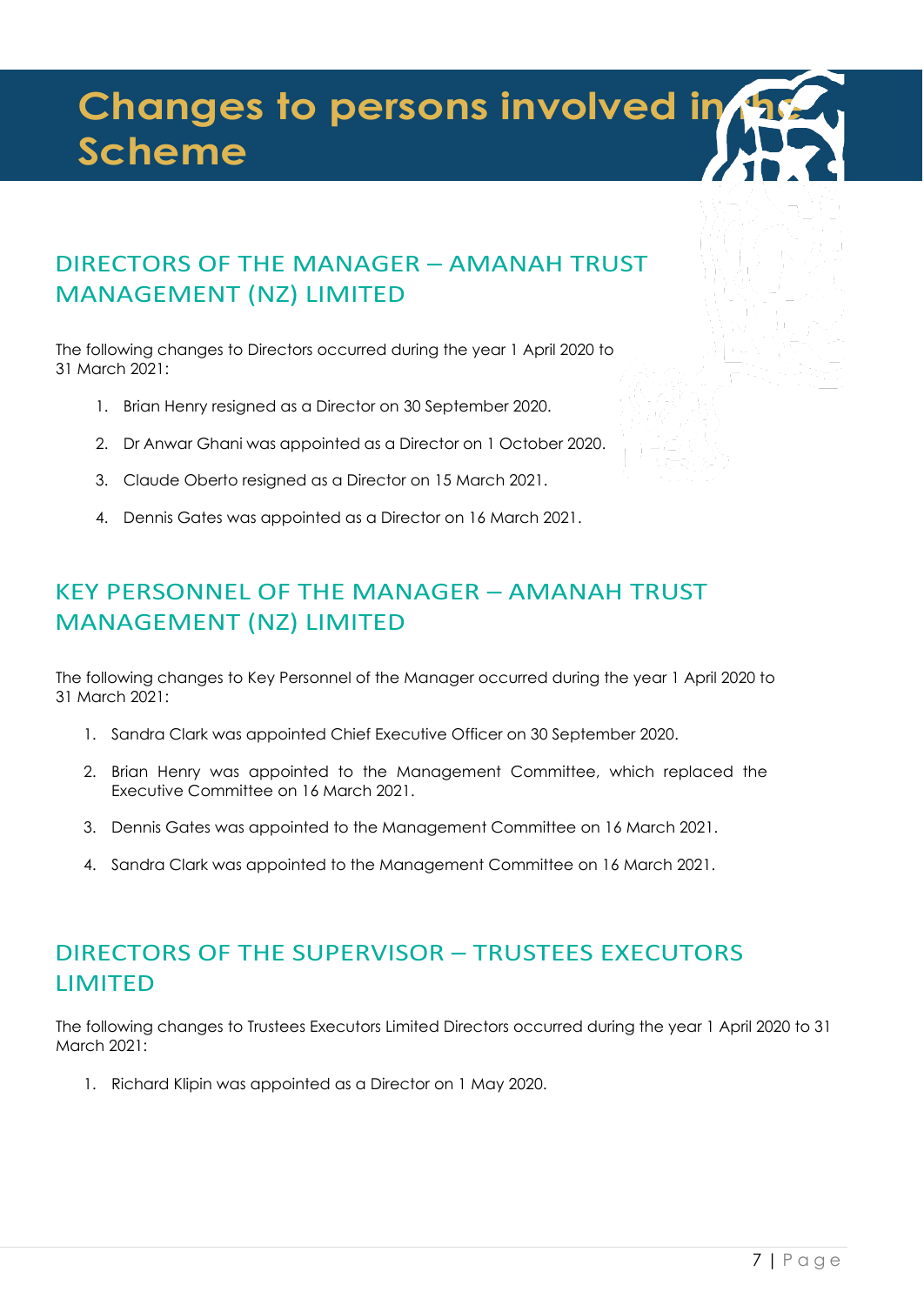## **How to find further information**

Further information about the Scheme and the Fund can be found on the Disclose Register at [www.companiesoffice.govt.nz/disclose.](http://www.companiesoffice.govt.nz/disclose)

There are two parts to the Disclose Register:

- 1. The scheme register includes information such as the governing document, financial statements and the statement of investment policy and objectives.
- 2. The offer register includes information such as the product disclosure statement, quarterly fund updates, historic fund returns and other material information.

This information is also available on our website [www.amanahnz.com](http://www.amanahnz.com/) or you can call us on 0800 4 AMANAH (0800 4 242624) to request this information. The information can be obtained from us without charge.